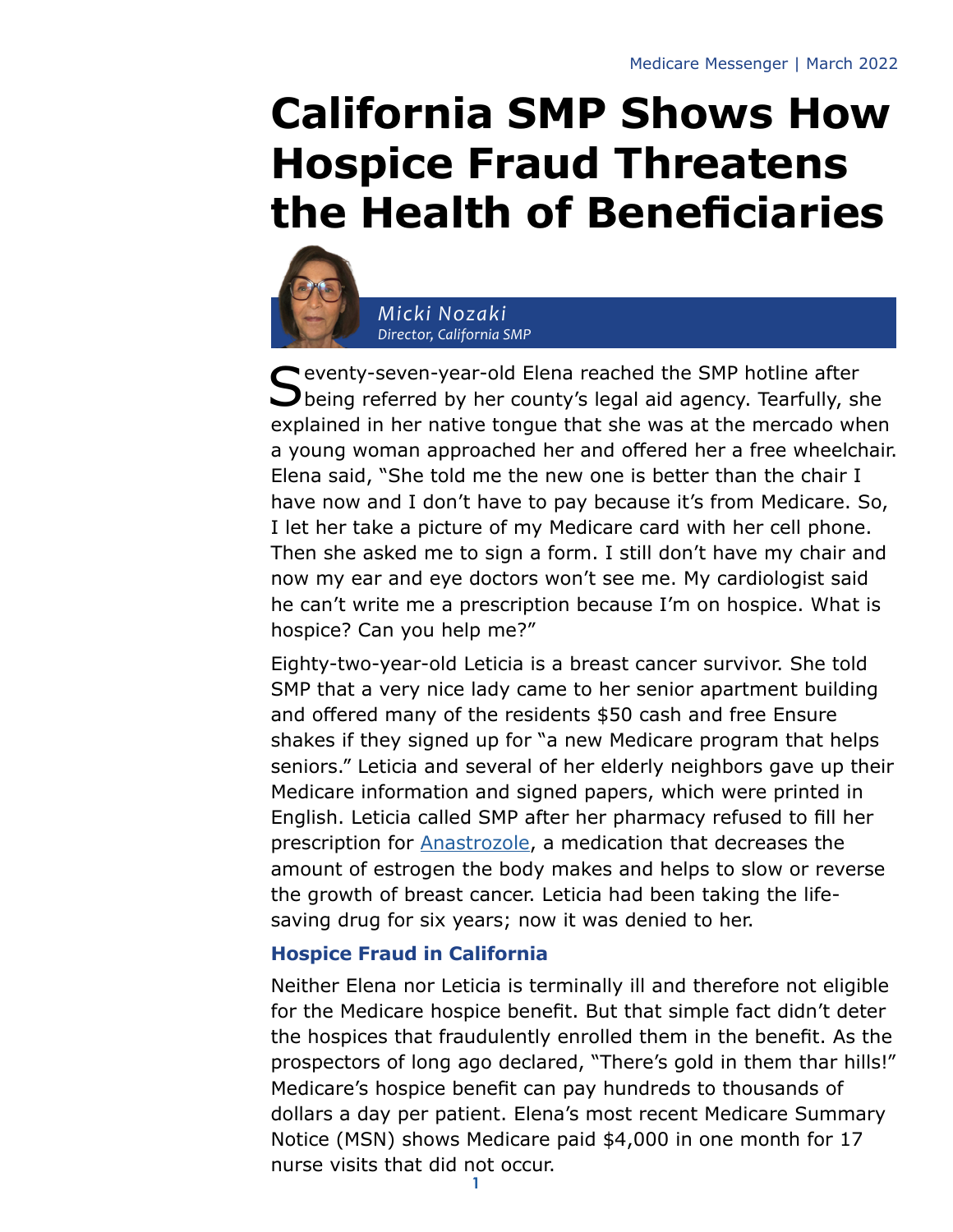Medicare hospice fraud is so lucrative that criminal fraudsters lie, cheat, and steal their way into the hearts of our most vulnerable and at-risk beneficiaries.

Our California SMP saw a notable increase in hospice fraud complaints over the last year. During 2021, about 25% of total SMP complex interactions involved deceptive hospice enrollment. (See Graph 1.) This is in comparison to 15% in 2020. (See Graph 2.)



Graph 1: Category breakdown of California SMP 2021 complex interactions



Graph 2: Category breakdown of California SMP 2020 complex interactions

The data is not surprising. Our law enforcement partners pronounced Southern California "the hotbed for hospice fraud." That sentiment is corroborated by the California Hospice and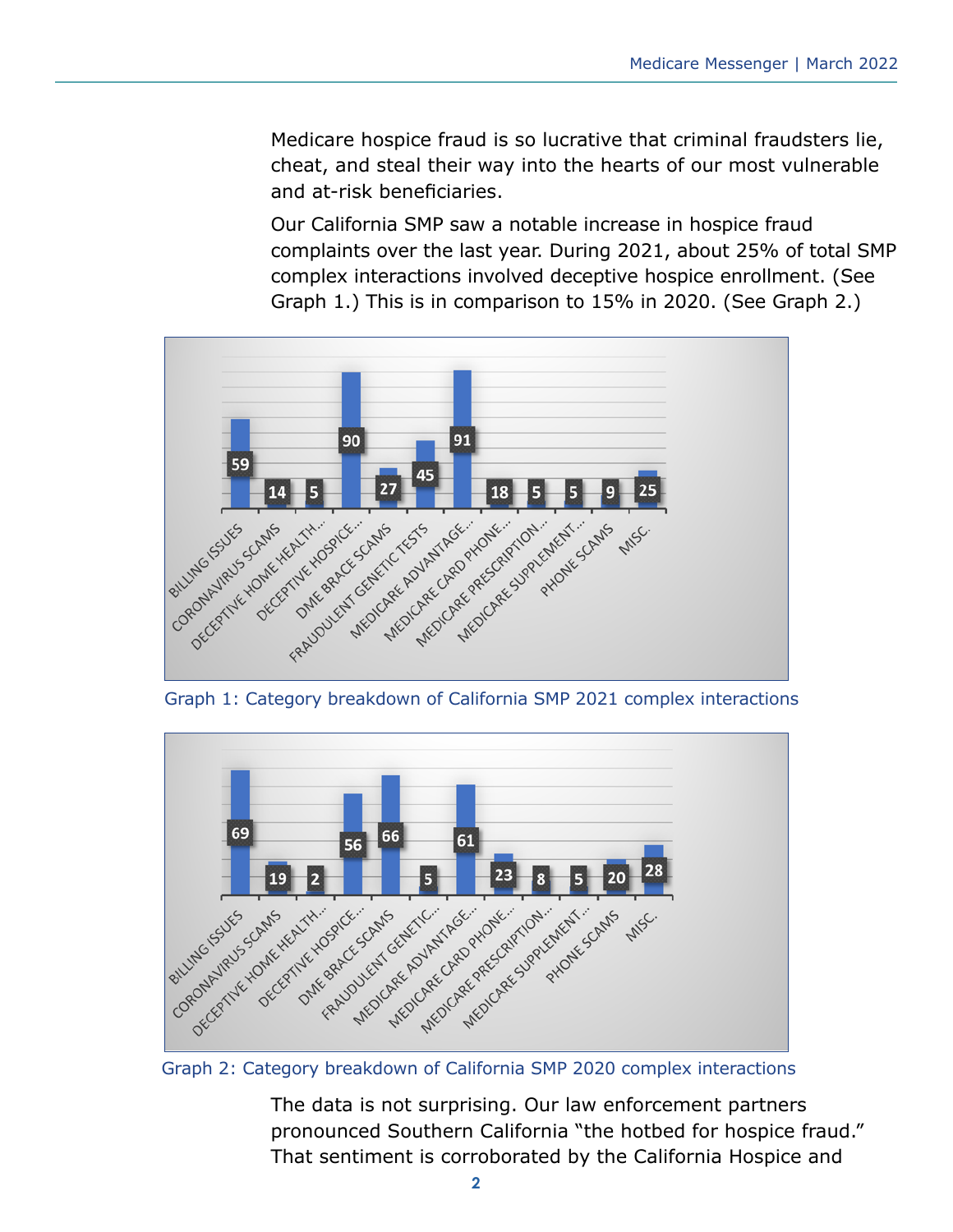Palliative Care Association (CHAPCA), which counts over 1,750 hospices in the state, most located between Bakersfield and the southern border with Mexico. In comparison, CHAPCA approximates 46 hospices in Florida and 41 in New York. (See Graph 3.)



*Medicare hospice fraud is so lucrative that criminal fraudsters lie, cheat, and steal their way into the hearts of our most vulnerable beneficiaries.*



### **Our Practices**

As we analyzed the case data over the last year, it was soon apparent that the hospice fraud victims who reach out to SMP identify, for the most part, as Hispanic or Latino. Moreover, as we work through the complaints, we learn that the victim beneficiaries are elders with limited English proficiency and, faultlessly, a decidedly insufficient understanding of Medicare.

Again, this is no surprise to us. Medicare is complex and most recipients have at best a very basic understanding of the system. This lack of health care literacy makes them vulnerable to the criminal fraudsters and scammers. Cultural challenges and language barriers only serve to magnify the problem.

In recognition for the amazing diversity of our state, we began to conduct webinars in Spanish, and our media and website expert Karen Fletcher now posts our fraud prevention materials in nine languages. Additionally, working with our SHIP partners, our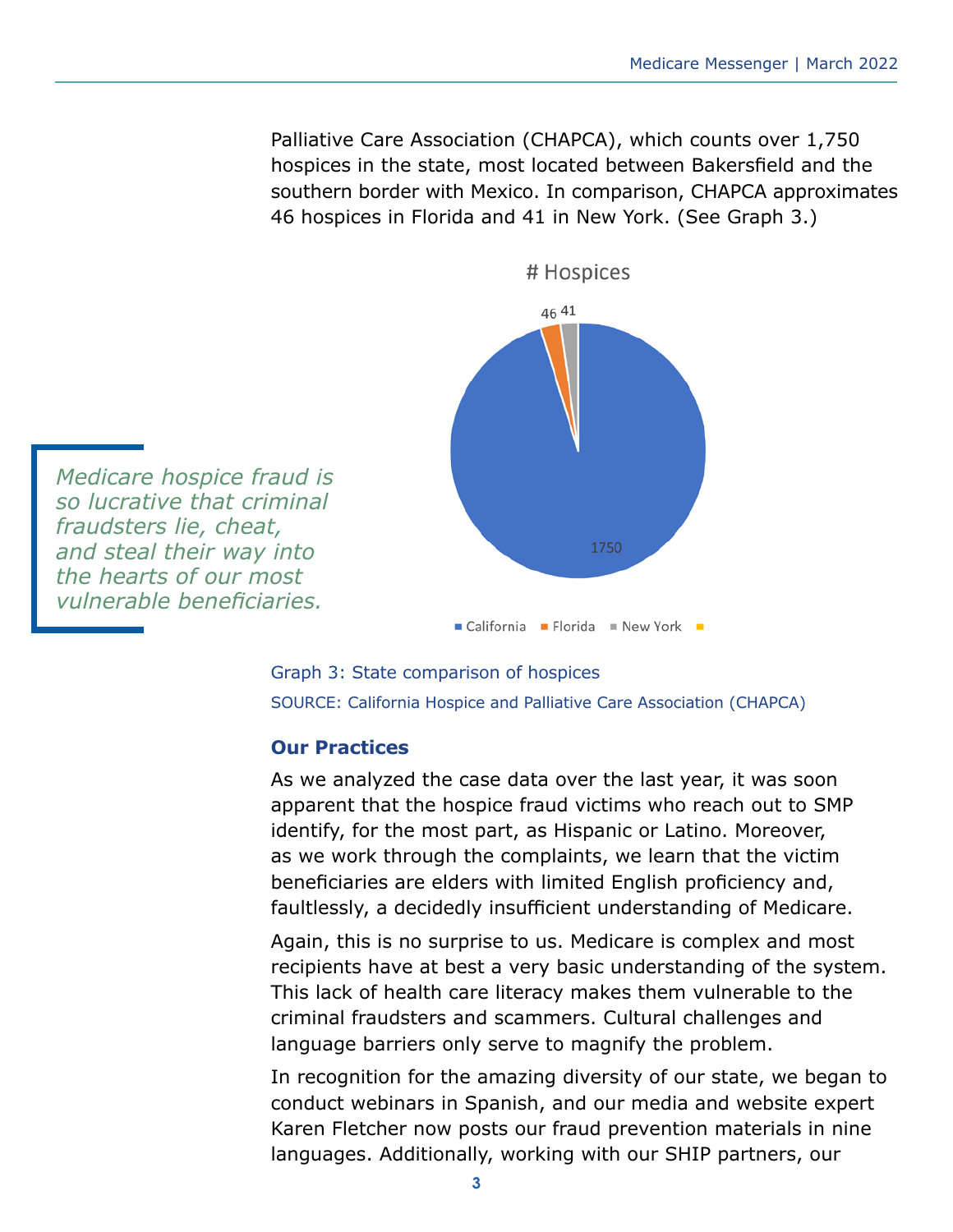translated SMP alerts are exhibited in transit shelters, published in local newspapers, and distributed at local shredding events and outreach sessions to county Social Security case workers.

#### **Partnership is Essential**

We are relentless in our search for advocate partners who serve our various ethnic communities. Not only is this the right thing to do, but it's also imperative. With a handful of SMP staff, our

*Working with our SHIP partners, our translated SMP alerts are exhibited in transit shelters, published in local newspapers, and distributed at local shredding events and outreach sessions to county Social Security case workers.*

program covers a state of 39.6 million residents and 6.4 million Medicare recipients. And according to U.S. Census Bureau [statistics,](https://www.census.gov/quickfacts/CA) "Hispanics are the largest racial/ethnic group in California."

Thus, we are grateful when we connect with organizations that assist us in our mission. Late last year, we formed an agreement with a legal assistance agency serving the low-income Latino population in Imperial County. Imperial is the southernmost county in California, adjacent to Mexico. The agency's clients

include residents from towns like Calexico, California. Situated on the Mexican border, Calexico's [residents are](https://worldpopulationreview.com/us-cities/calexico-ca-population) 97.8% Hispanic or Latino, and more than 15% are over the age of 65. Additionally, 4.53% of Calexico residents speak only English, while 95.47% speak other languages. The non-English language spoken by the largest group is Spanish, which is spoken by 94.58% of the population.

After we penned a memorandum of understanding, SMP Case Manager Sandy Morales provided other key staff with a program orientation and fraud prevention training. Our partner then launched an outreach campaign to educate seniors in Calexico. They have already referred several hospice and durable medical equipment (DME) fraud cases.

These are some of the client encounters they shared:

• People begin to line up at the food bank at 4 a.m. Between 4 a.m. and 6 a.m., a woman sets up a table nearby and collects personal information from those who stop to chat with her. She tells them that she represents an agency that will connect them to resources that will give them caregiver assistance, wound care, and nurse visits – all free from Medicare, at no cost to them. "I see you're not walking so good" she says to one gentleman. "We can get you a walker or a wheelchair."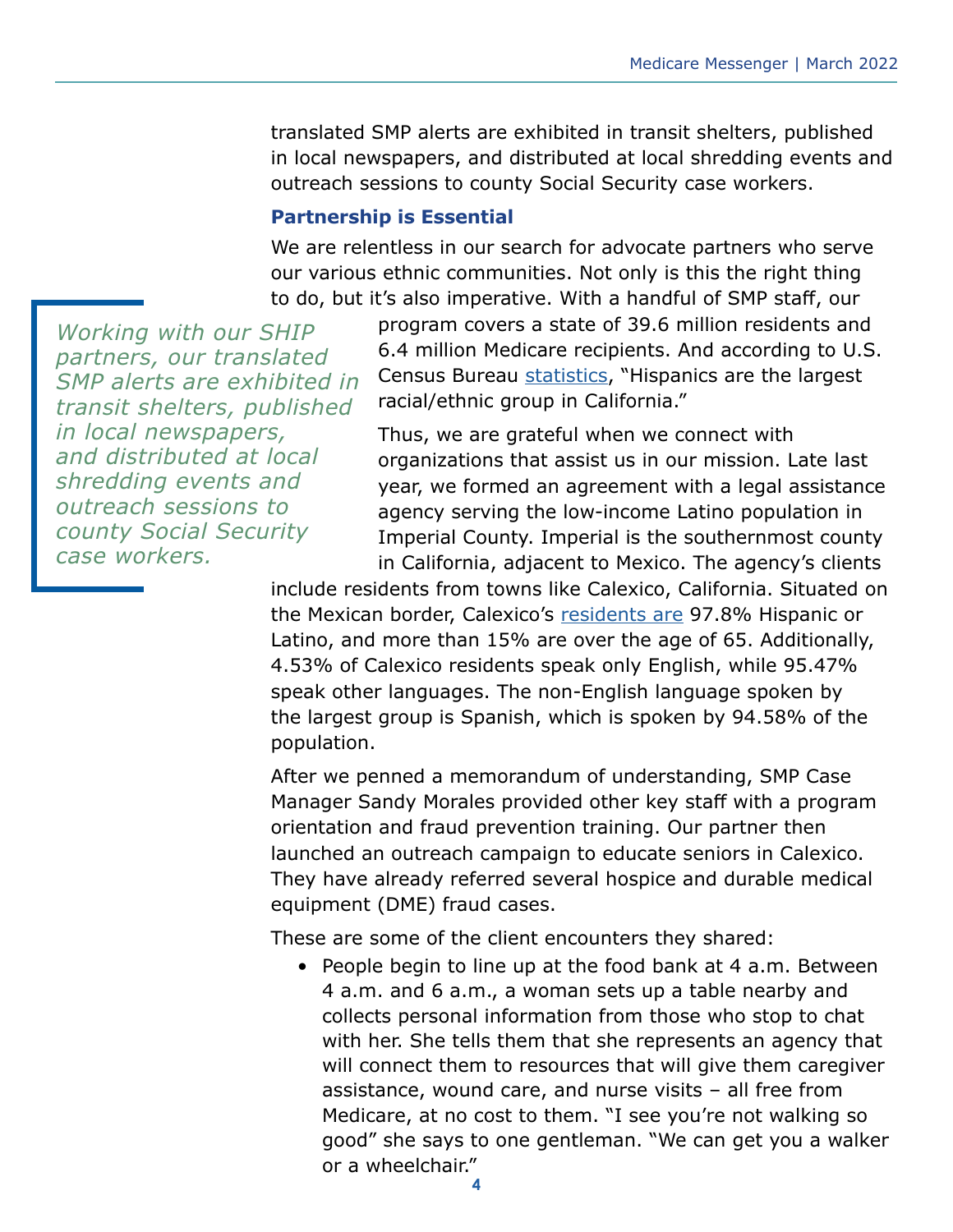- This same woman who set up the table at the food bank then moves to the 99 cent store, which has the highest sales of all 99 cent stores in California. "Everyone goes there," she says. And the woman repeats her pitch – all the while snapping photos of peoples' IDs and Medicare cards with her smart phone.
- Carla, an attorney with the agency, shares that hospice fraud even hit her own family. Recently her diabetic uncle asked her for help after his pharmacy refused to fill his insulin prescription. "We found out that he was fraudulently enrolled in hospice. It really hit home!" she said.
- We are often asked how we find and engage with our partners. Some reach out to us by word of mouth. For example, we work closely with Tina, a health care clinic social worker at a clinic that serves low-income residents in Los Angeles. A co-worker told her about SMP. Tina reviews Medicare eligibility for the clinic and frequently comes across patients who are fraudulently enrolled in hospice. Knowing that her patients cannot afford a gap in health care, she calls SMP in order to unravel the fraud and have the hospice indicator removed from the victims' Medicare records.

More often, we vigorously search the state for advocate partners. We are not shy about cold calling. And we are persistent. We reach out until we connect with the appropriate nonprofit and the person in charge. We explain who we are and what we do and describe

*We are relentless in our search for advocate partners who serve our various ethnic communities.* our mission and potential synergies. Once we receive and agree on their proposal and the activities they intend to conduct, we offer subgrants based on the organization's proposal and the extent of their intended activities, we craft a formal agreement, and we always

require reports detailing the organization's achievements and metrics relative to SMP's objectives.

Our partners also assist us in local media outreach. Through their network contacts, SMP Special Projects Manager Jasmine Suo succeeded in having our newest hospice fraud advisory published in the local [Calexico newspaper](https://www.facebook.com/elsoldelvalleimperial/photos/pcb.4828251333935262/4828245093935886) and also made contact with the Mexican Consulate, where the advisory flyer is posted and distributed.

As a final point, we have a formidable challenge. Yet, with our commitment and the resources afforded to us by our grantor, we